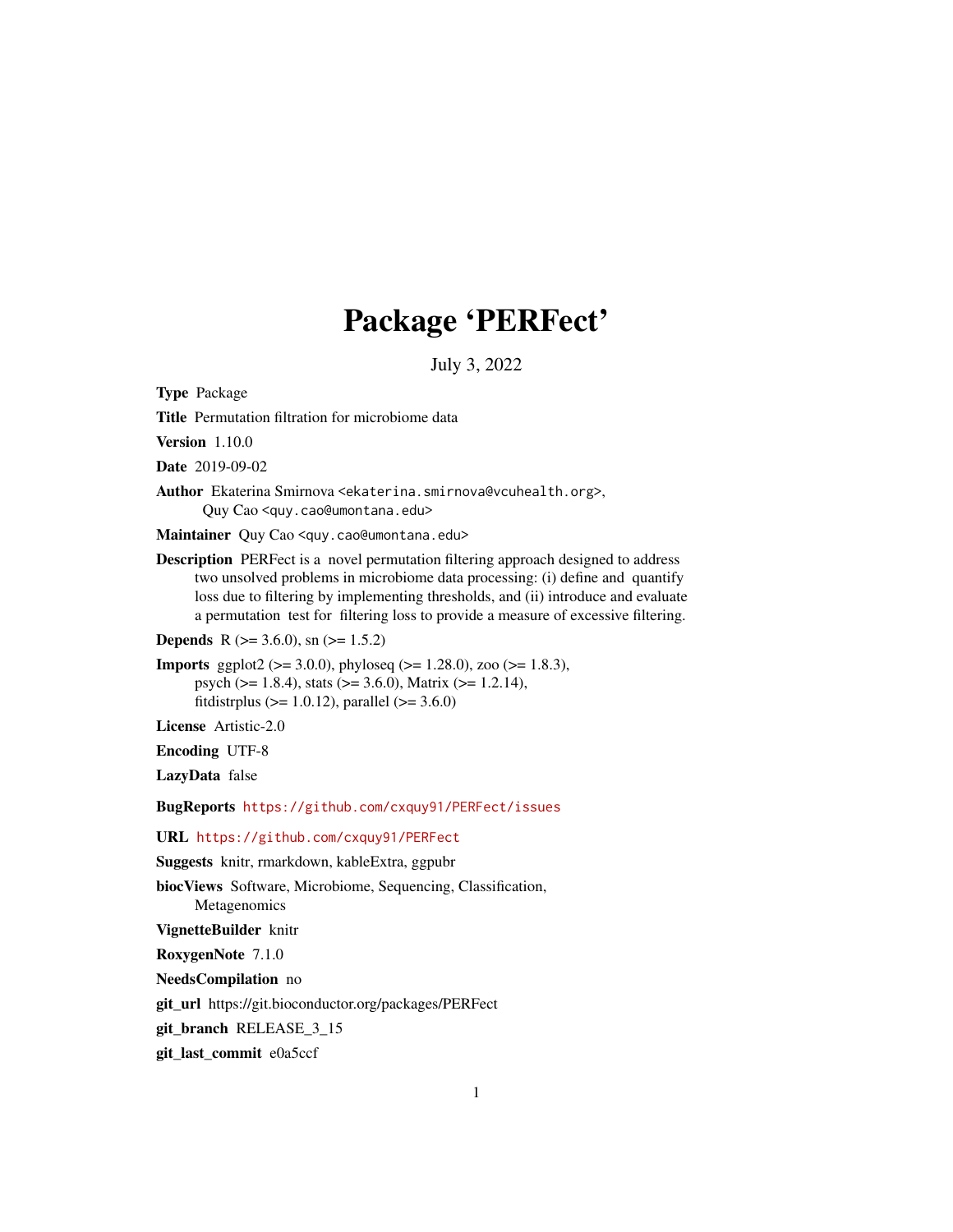<span id="page-1-0"></span>git\_last\_commit\_date 2022-04-26 Date/Publication 2022-07-03

### R topics documented:

| Index |  |
|-------|--|

```
DiffFiltLoss Difference in filtering loss
```
#### Description

This function calculates differences in filtering loss due to removing a set of J taxa sequentially.

#### Usage

```
DiffFiltLoss(X, Order_Ind, Plot = TRUE, Taxa_Names = NULL)
```
#### Arguments

| $\times$   | OTU table, where taxa are columns and samples are rows of the table. It should<br>be a in dataframe format with columns corresponding to taxa names. |
|------------|------------------------------------------------------------------------------------------------------------------------------------------------------|
| Order_Ind  | Numeric column order corresponding to taxa importance arrangement.                                                                                   |
| Plot       | A binary TRUE/FALSE value. If TRUE, the function returns plot of sequential<br>differences in filtering loss.                                        |
| Taxa_Names | Optional taxa labels corresponding to the columns ordering given by Order Ind.                                                                       |

#### Details

This function calculates and plots (if Plot = TRUE) differences in filtering loss sequentially for removing the first j taxa as  $DFL(j+1) = FL(J_j+1) - FL(J_j)$  for taxa j=1, ..., p.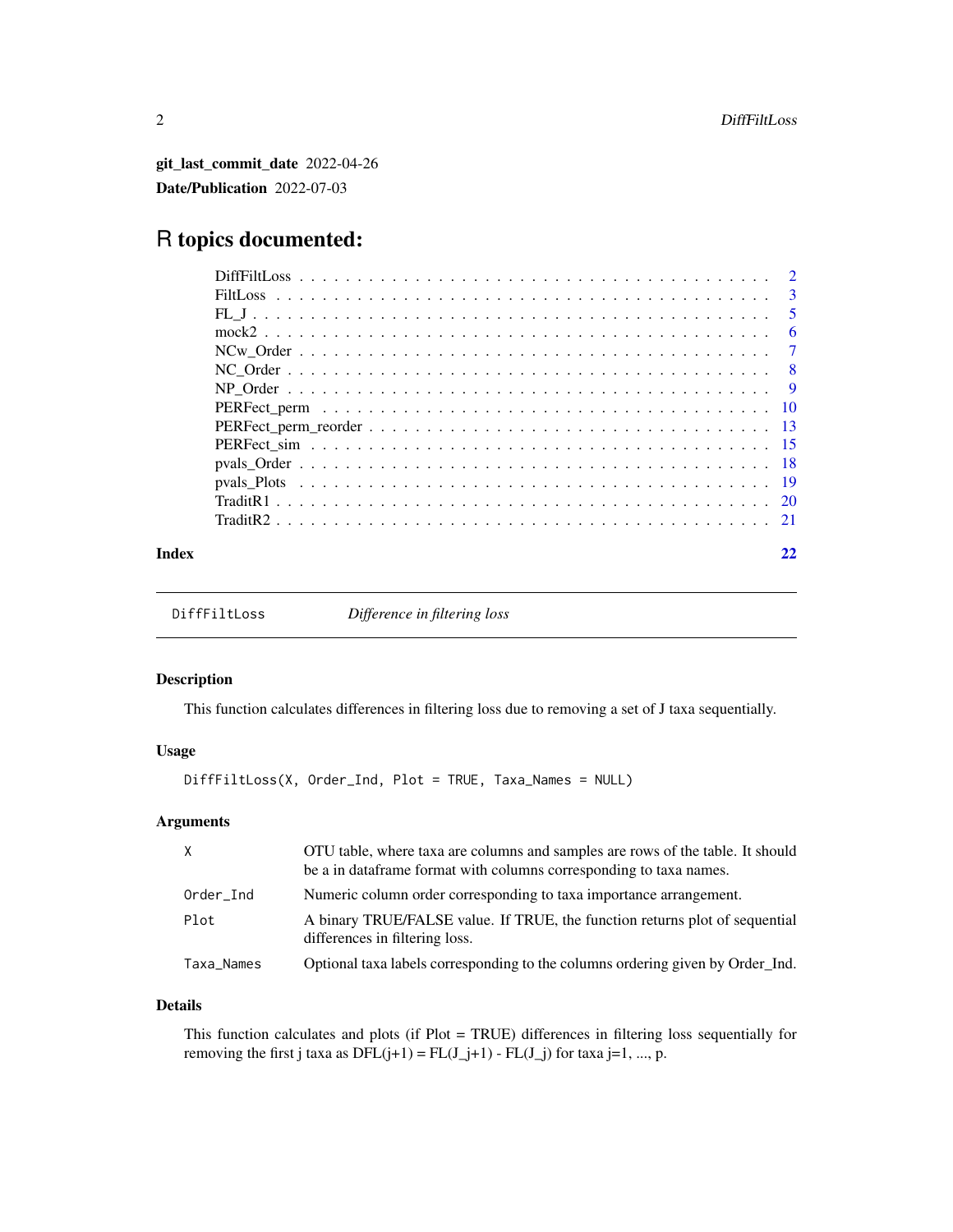#### <span id="page-2-0"></span>FiltLoss 3

#### Value

| DFL    | Differences in filtering loss values.      |
|--------|--------------------------------------------|
| $p$ FL | Plot of the differences in filtering loss. |

#### Author(s)

Ekaterina Smirnova

#### References

Smirnova, E., Huzurbazar, H., Jafari, F. "PERFect: permutation filtration of microbiome data', to be submitted.

#### See Also

[FiltLoss](#page-2-1)

#### Examples

data(mock2)

# Proportion data matrix Prop <- mock2\$Prop

# Counts data matrix Counts <- mock2\$Counts

#arrange counts in order of increasing number of samples taxa are present in NP <- NP\_Order(Counts)

```
#obtain numeric column order corresponding to taxa importance arrangment
Order_Ind <- match(NP, names(Prop))
DFL <- DiffFiltLoss(X=Prop, Order_Ind = Order_Ind, Plot = TRUE, Taxa_Names = NP)
```
#Differences in filtering loss values DFL\$DFL

#Plot of the differences in filtering loss DFL\$p\_FL

<span id="page-2-1"></span>FiltLoss *Filtering Loss*

#### Description

Sequential filtering loss calculation for removing a set of  $J_i$  taxa for  $J=1, ..., p$ .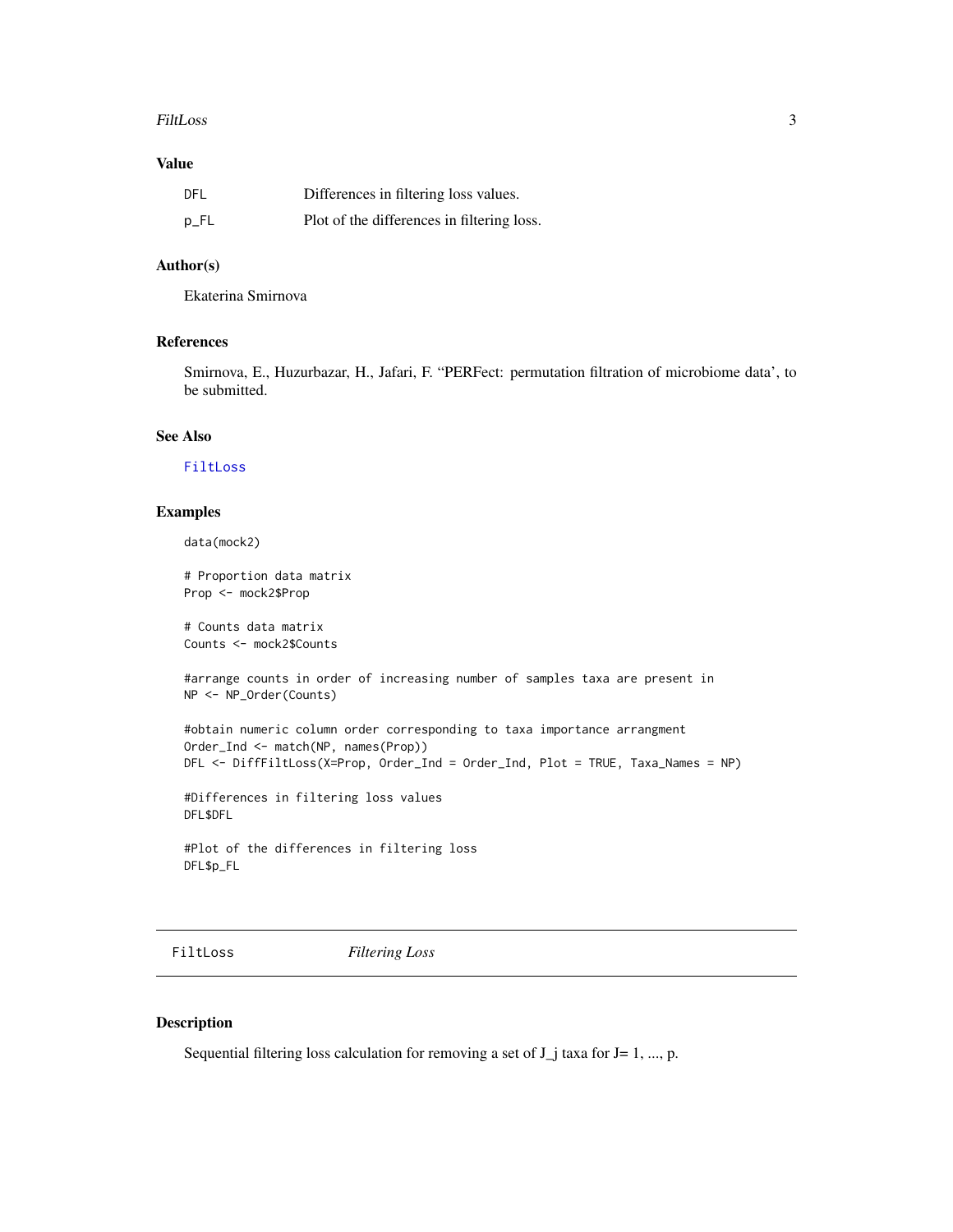#### Usage

FiltLoss(X, Order = "NP", Order.user = NULL, type = "Cumu", Plot = TRUE)

#### Arguments

| X          | OTU table, where taxa are columns and samples are rows of the table. It should<br>be a in data frame format with columns corresponding to taxa names.                                                                                                                                                                                                                       |
|------------|-----------------------------------------------------------------------------------------------------------------------------------------------------------------------------------------------------------------------------------------------------------------------------------------------------------------------------------------------------------------------------|
| Order      | Taxa ordering. The default ordering is the number of occurrences (NP) of the<br>taxa in all samples. Other types of order are number of connected taxa and<br>weighted number of connected taxa, denoted as "NC", "NCw" respectively. More<br>details about taxa ordering are described in Smirnova et al. User can also specify<br>their preference order with Order user. |
| Order.user | User's taxa ordering. This argument takes a character vector of ordered taxa<br>names.                                                                                                                                                                                                                                                                                      |
| type       | Type of filtering loss calculation.                                                                                                                                                                                                                                                                                                                                         |
|            | "Ind" Individual taxon's filtering loss $FL_u(i)$                                                                                                                                                                                                                                                                                                                           |
|            | "Cumu" Cumulative filtering loss FL(J) due to removing a set of taxa J                                                                                                                                                                                                                                                                                                      |
| Plot       | Binary TRUE/FALSE value. If TRUE, the function returns plot of sequential<br>differences in filtering loss.                                                                                                                                                                                                                                                                 |

#### Details

The individual filtering loss due to removing one taxon j is defined as:

 $FL_u(j)= 1 - (||X^T_{j-1}X_{j-1}||F^2_{j}||X^T_{j}X||F^2_{j}),$ 

where  $X_{-j}$  is the matrix X without column corresponding to jth taxon and  $||Z||_F$  is the Frobenious norm of a matrix Z.

The cumulative filtering loss due to removing a set of taxa is defined as:

 $FL(J)= 1- (||X^{\wedge}T_{-}J X_{-}J||_{-}F^{\wedge}2\|X^{\wedge}TX||_{-}F^{\wedge}2),$ 

where  $X_{-}J$  is the n x (p- $JI$ ) dimensional matrix obtained by removing the columns indexed by the set J from the data matrix X.

The cumulative filtering loss is calculated sequentially for each set of taxa  $J_j$ ,  $j=1, ..., p$ .

#### Value

| FL   | Filtering loss values.         |
|------|--------------------------------|
| p_FL | Plot of filtering loss values. |

#### Author(s)

Ekaterina Smirnova

#### References

Smirnova, E., Huzurbazar, H., Jafari, F. "PERFect: permutation filtration of microbiome data", to be submitted.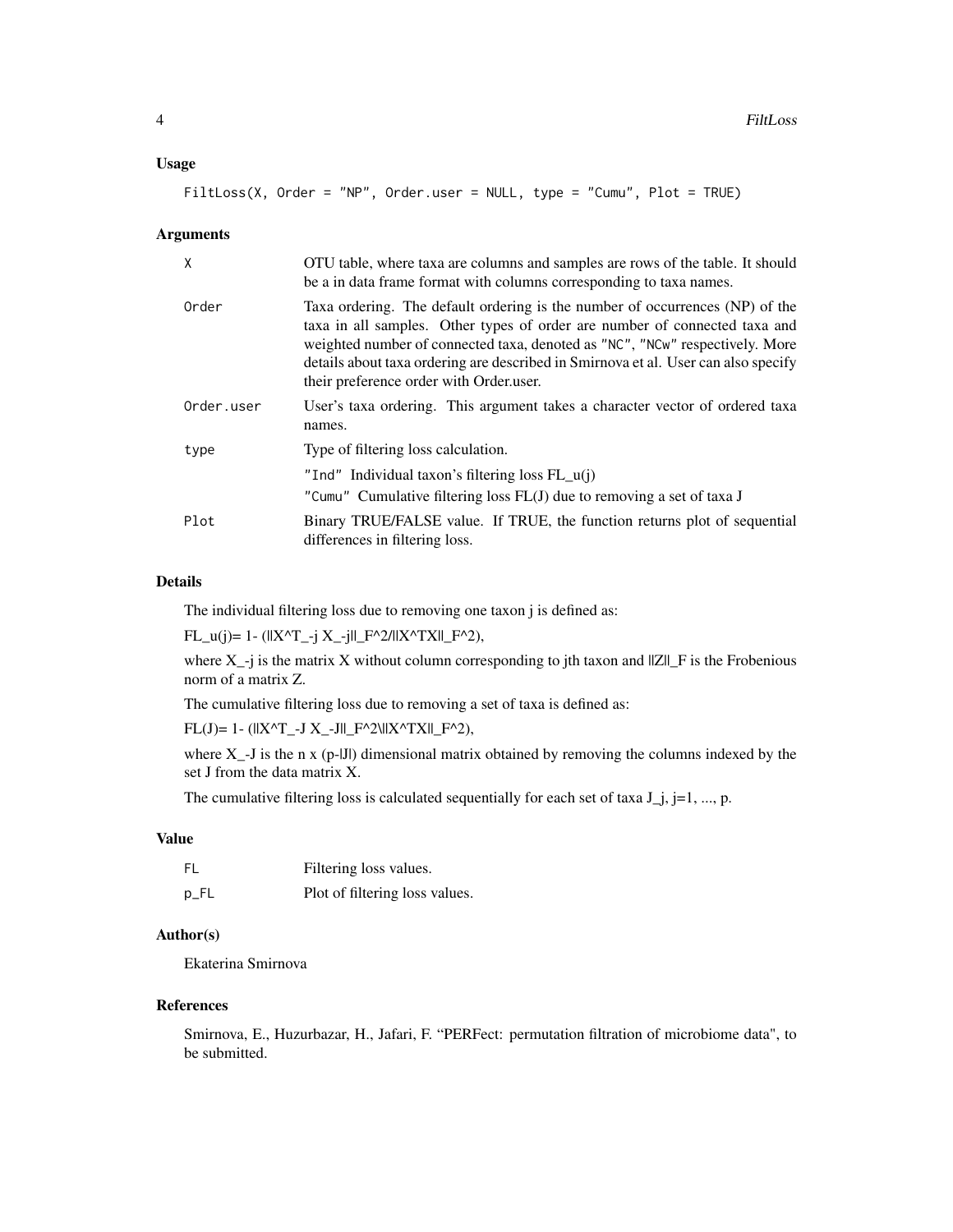<span id="page-4-0"></span> $FL_J$  5

#### See Also

[DiffFiltLoss](#page-1-1)

#### Examples

data(mock2)

# Proportion data matrix Prop <- mock2\$Prop

# Counts data matrix Counts <- mock2\$Counts

```
#Calculate cumulative filtering loss
FL <- FiltLoss(X=Prop, Order = "NP", type = "Cumu", Plot = TRUE)
#Differences in filtering loss values
FL$FL
#Plot of the differences in filtering loss
```
FL\$p\_FL

#### FL\_J *Filtering Loss for a set of filtered taxa J*

#### Description

This function calculates filtering loss due to removing a group of J taxa.

#### Usage

 $FL_J(X, J)$ 

#### Arguments

| X | OTU table, where taxa are columns and samples are rows of the table. It should |
|---|--------------------------------------------------------------------------------|
|   | be a in data frame format with columns corresponding to taxa names.            |
|   | A vector of J taxa to be removed. It must be subset of column names of X.      |

#### Value

FL Filtering loss value.

#### Author(s)

Ekaterina Smirnova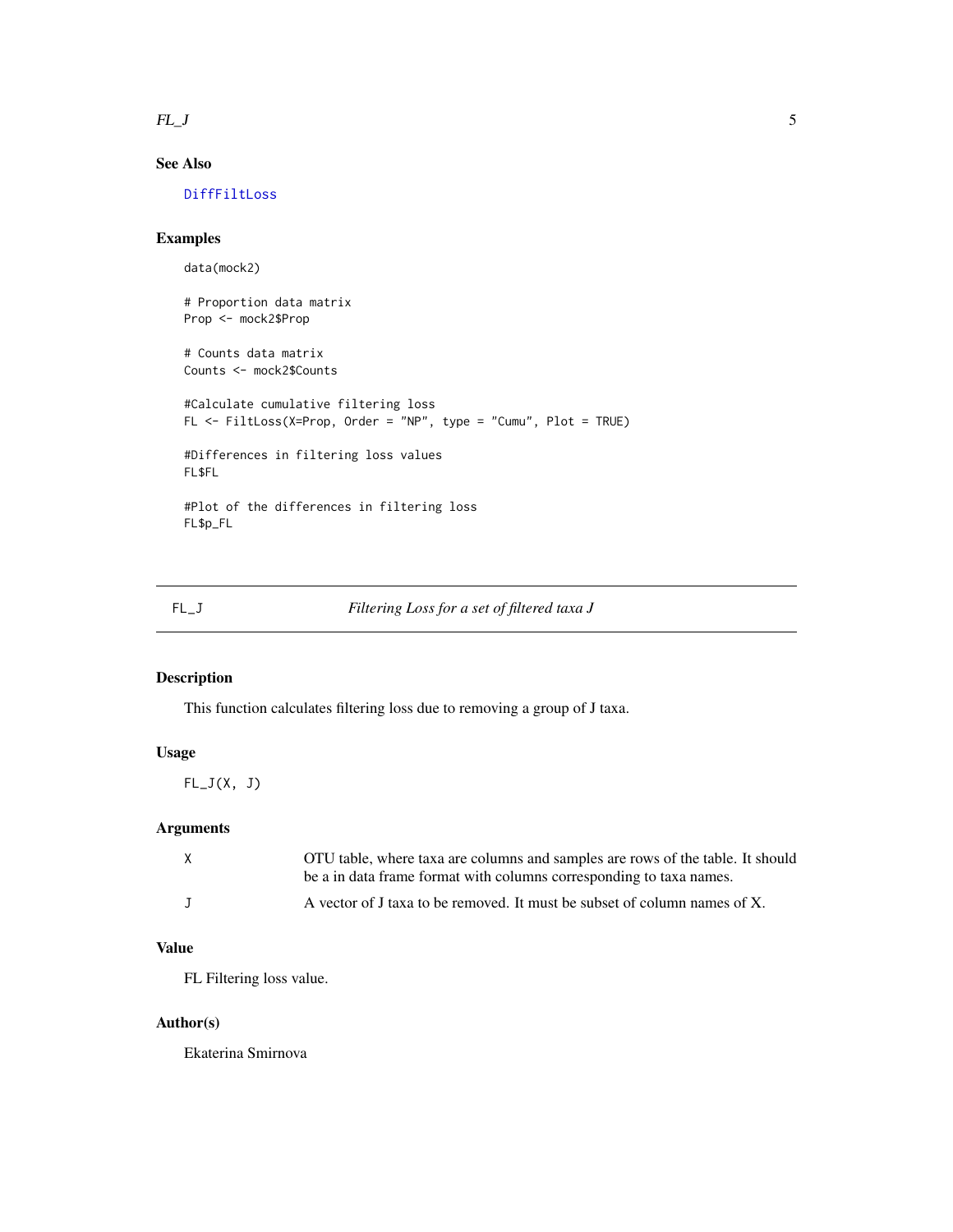#### <span id="page-5-0"></span>References

Smirnova, E., Huzurbazar, H., Jafari, F. "PERFect: permutation filtration of microbiome data", to be submitted.

#### See Also

[FiltLoss](#page-2-1)

#### Examples

```
data(mock2)
# Proportion data matrix
Prop <- mock2$Prop
# Counts data matrix
Counts <- mock2$Counts
#arrange counts in order of increasing number of samples taxa are present in
NP <- NP_Order(Counts)
Counts <- Counts[,NP]
# Extract the taxa names to be removed
J <- colnames(Counts)[1:30]
#Calculate filtering loss due to removing these taxa
```

```
FL_J(Counts,J)
```
mock2 *Bias experiment data*

#### Description

These publicly available data (Brooks et al., 2015) were generated as a part of a study designed to evaluate the bias at each step of the VCU sequencing protocol, namely, DNA extraction, PCR amplification, sequencing and taxonomic classification. Mock community samples were created out of 7 vaginally relevant bacteria by mixing prescribed quantities of cells, with quantities varying across samples according to an experimental design described in Brooks et al, 2015. As opposed to the positive controls data, bacteria appear in different proportions across samples. The number of taxa identified by the sequencing and bioinformatics pipeline was 46.

#### Usage

data(mock2)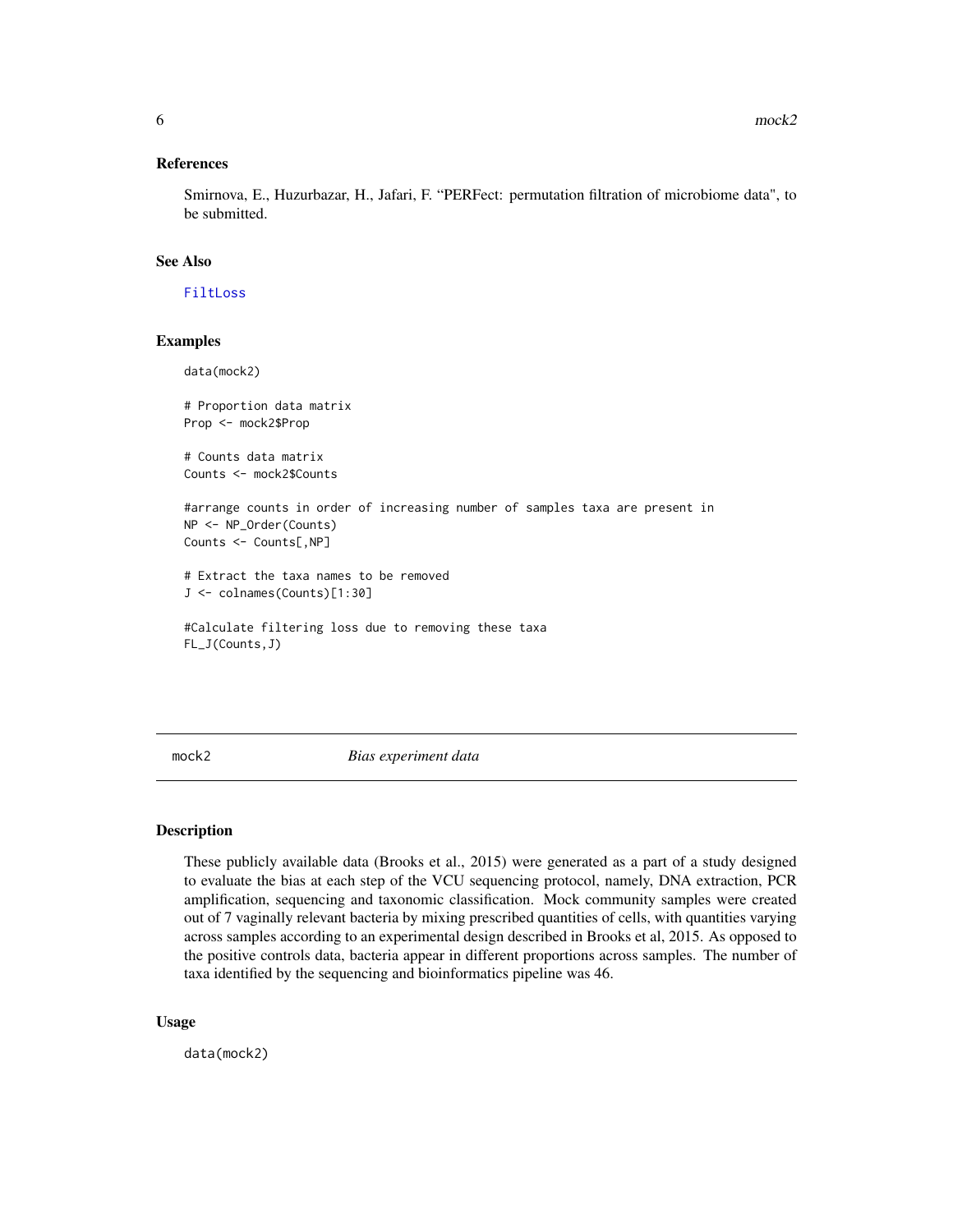#### <span id="page-6-0"></span>NCw\_Order 7

#### Format

This file contains a count OTU table and a proportion OTU table, each with 240 samples and 46 taxa. A list of true taxa is also given.

| NCw_Order |  | Taxa importance ordering by the weighted number of connected taxa |
|-----------|--|-------------------------------------------------------------------|
|           |  |                                                                   |

#### Description

Taxa importance ordering by the weighted number of connected taxa

#### Usage

NCw\_Order(Counts)

#### Arguments

| Counts | OTU COUNTS table, where taxa are columns and samples are rows of the table.   |
|--------|-------------------------------------------------------------------------------|
|        | It should be a in data frame format with columns corresponding to taxa names. |

#### Value

NCW Taxa names in increasing order of the weighted number of connected taxa.

#### Author(s)

Ekaterina Smirnova

#### References

Smirnova, E., Huzurbazar, H., Jafari, F. "PERFect: permutation filtration of microbiome data", to be submitted.

#### Examples

```
data(mock2)
# Proportion data matrix
Prop <- mock2$Prop
```
# Counts data matrix Counts <- mock2\$Counts

#arrange counts in order of increasing number of samples taxa are present in NCw <- NCw\_Order(Counts)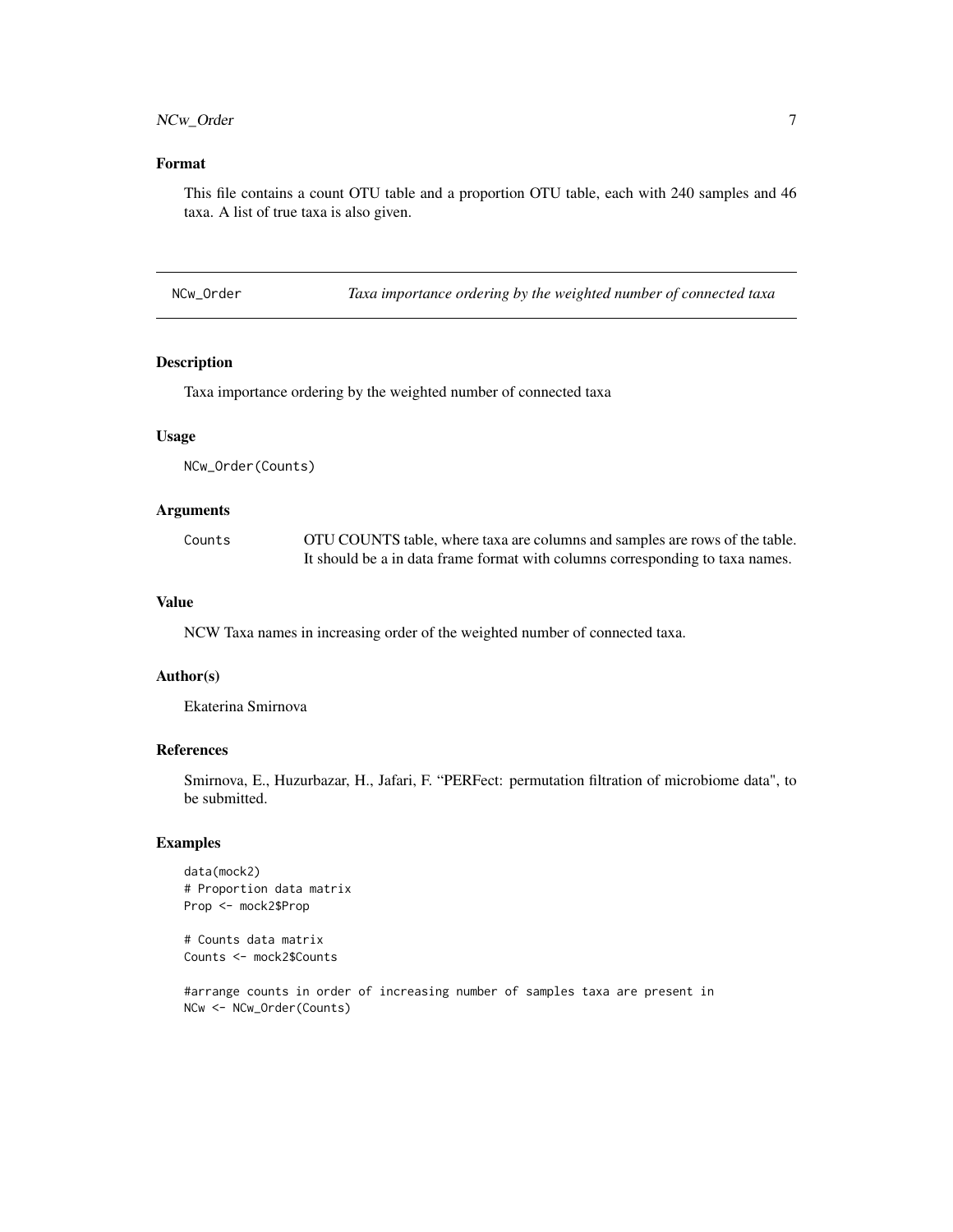<span id="page-7-0"></span>

Taxa importance ordering by the number of connected taxa

#### Usage

```
NC_Order(Counts)
```
#### Arguments

| Counts | OTU COUNTS table, where taxa are columns and samples are rows of the table.   |
|--------|-------------------------------------------------------------------------------|
|        | It should be a in data frame format with columns corresponding to taxa names. |

#### Value

NC Taxa names in increasing order of the number of connected taxa.

#### Author(s)

Ekaterina Smirnova

#### References

Smirnova, E., Huzurbazar, H., Jafari, F. "PERFect: permutation filtration of microbiome data", to be submitted.

#### Examples

```
data(mock2)
# Proportion data matrix
Prop <- mock2$Prop
```
# Counts data matrix Counts <- mock2\$Counts

#arrange counts in order of increasing number of samples taxa are present in NC <- NC\_Order(Counts)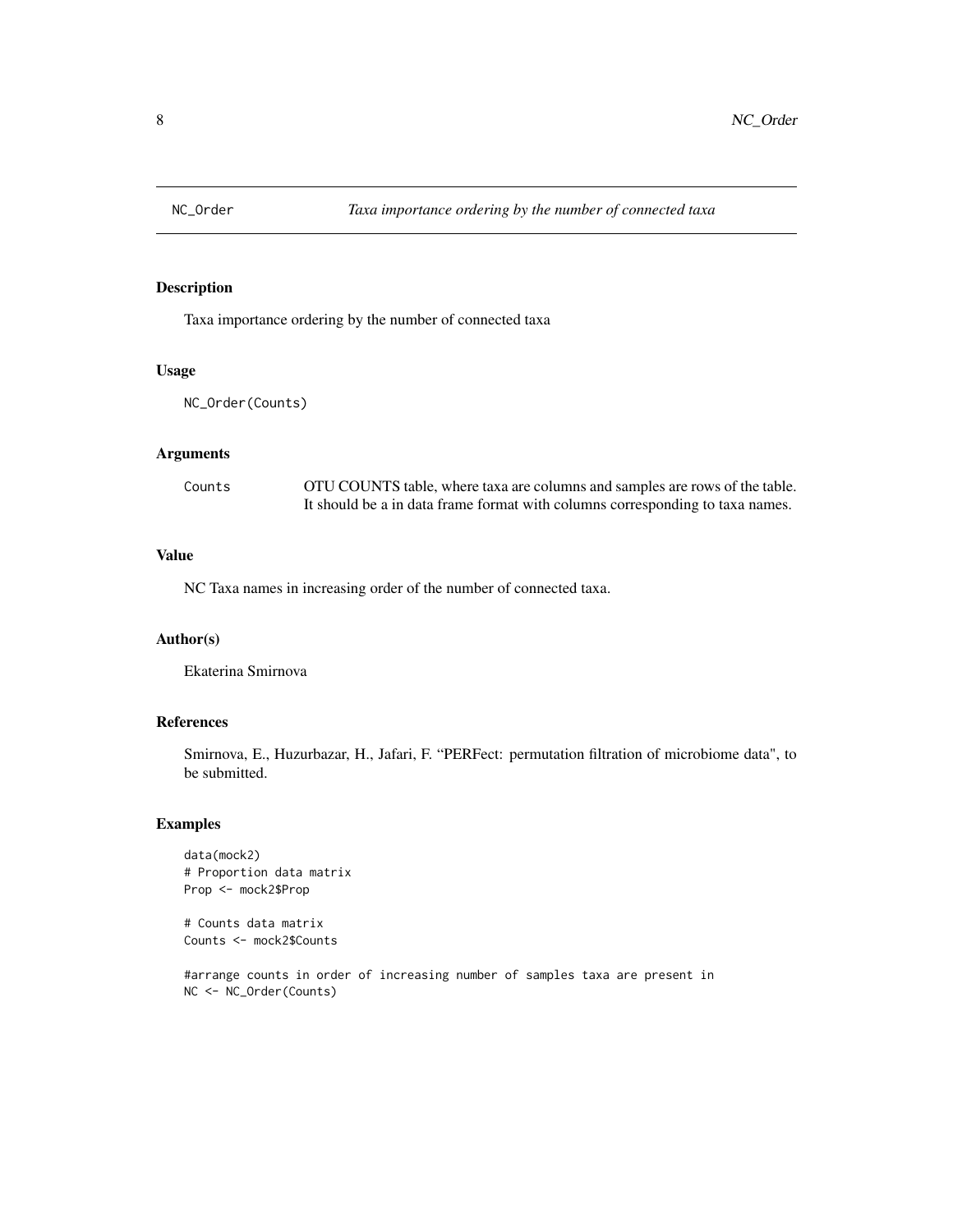<span id="page-8-0"></span>NP\_Order *Taxa importance ordering by the number of occurrences of the taxa in the n samples*

#### Description

Taxa importance ordering by the number of occurrences of the taxa in the n samples

#### Usage

NP\_Order(Counts)

#### Arguments

| Counts | OTU COUNTS table, where taxa are columns and samples are rows of the table.   |
|--------|-------------------------------------------------------------------------------|
|        | It should be a in data frame format with columns corresponding to taxa names. |

#### Value

NP Taxa names in increasing order of the number of samples taxa are present in.

#### Author(s)

Ekaterina Smirnova

#### References

Smirnova, E., Huzurbazar, H., Jafari, F. "PERFect: permutation filtration of microbiome data", to be submitted.

#### Examples

```
data(mock2)
# Proportion data matrix
Prop <- mock2$Prop
```
# Counts data matrix Counts <- mock2\$Counts

#arrange counts in order of increasing number of samples taxa are present in NP <- NP\_Order(Counts)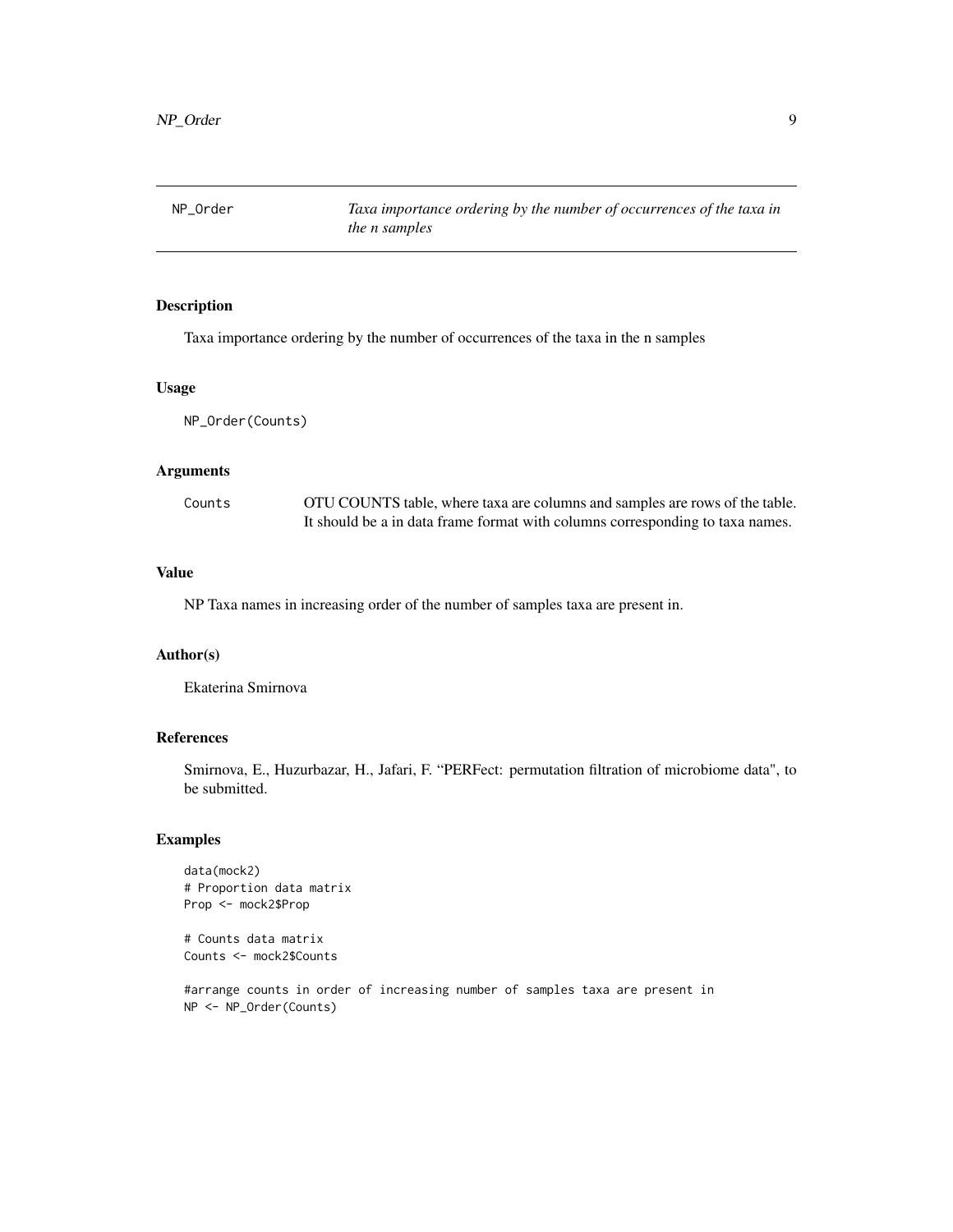Permutation filtering of the provided OTU table X at a test level alpha. Each set of j taxa significance is evaluated by fitting the Skew-Normal, Normal, t or Cauchy distribution to the sampling distribution obtained by permuted taxa labels.

#### Usage

```
PERFect_perm(X, infocol = NULL, Order = "NP", Order.user = NULL, normalize = "counts",
    algorithm = "fast", center = FALSE, quant = c(0.1, 0.25, 0.5),
  distr = "sn", alpha = 0.1, rollmean = TRUE, direction = "left", pvals_sim = NULL,
   k = 10000, nbins = 30, hist = TRUE, col = "red", fill = "green",
   hist_fill = 0.2, linecol = "blue")
```
#### Arguments

| X          | OTU table, where taxa are columns and samples are rows of the table. It should<br>be a in data frame format with columns corresponding to taxa names.                                                                                                                                                                                                                                                                      |
|------------|----------------------------------------------------------------------------------------------------------------------------------------------------------------------------------------------------------------------------------------------------------------------------------------------------------------------------------------------------------------------------------------------------------------------------|
| infocol    | Index vector of the metadata. We assume user only gives a taxa table, but if the<br>metadata of the samples are included in the columns of the input, this option<br>needs to be specified.                                                                                                                                                                                                                                |
| Order      | Taxa ordering. The default ordering is the number of occurrences (NP) of the<br>taxa in all samples. Other types of order are p-value ordering, number of con-<br>nected taxa and weighted number of connected taxa, denoted as "pvals", "NC",<br>"NCw" respectively. More details about taxa ordering are described in Smirnova<br>et al. User can also specify their preference order with Order.user.                   |
| Order.user | User's taxa ordering. This argument takes a character vector of ordered taxa<br>names.                                                                                                                                                                                                                                                                                                                                     |
| normalize  | Normalizing taxa count. The default option does not normalize taxa count, but<br>user can convert the OTU table into a proportion table using the option "prop"<br>or convert it into a presence/absence table using "pres".                                                                                                                                                                                               |
| algorithm  | Algorithm speed. The default is speed is "fast", which allows the program to<br>efficiently search for significant taxa without computing all the p-values. User<br>must use the default option "hist = FALSE" for the fast algorithm. The alterna-<br>tive setting is "full", which computes all the taxa's p-values.                                                                                                     |
| center     | Centering OTU table. The default option does not center the OTU table.                                                                                                                                                                                                                                                                                                                                                     |
| quant      | Quantile values used to fit the distribution to log DFL values. The number of<br>quantile values corresponds to the number of parameters in the distribution the<br>data is fitted to. Assuming that at least 50% of taxa are not informative, we<br>suggest fitting the log Skew-Normal distribution by matching the 10%, 25% and<br>50% percentiles of the log-transformed samples to the Skew-Normal distribu-<br>tion. |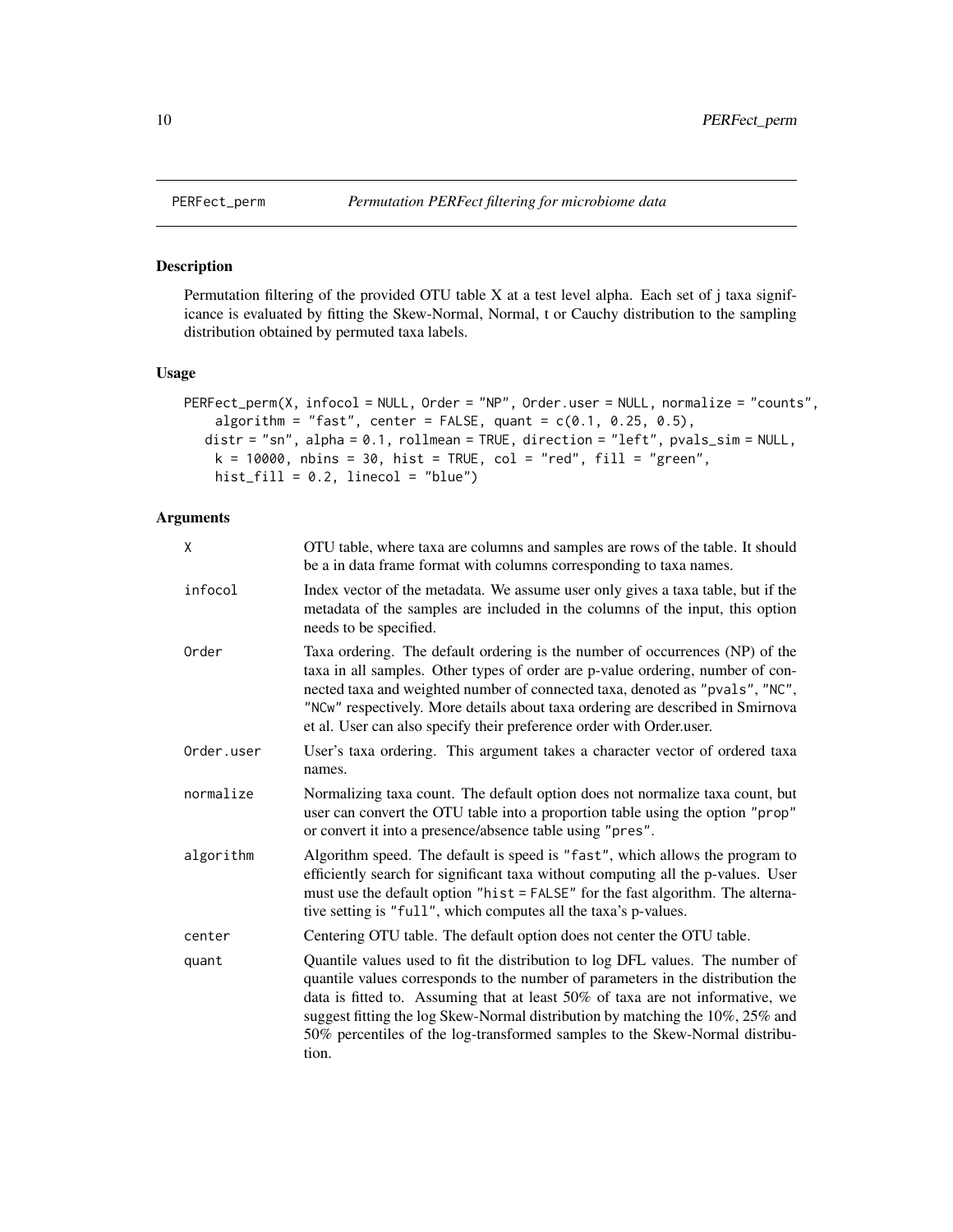| distr     | The type of distribution to fit log DFL values to. While we suggest using Skew-<br>Normal distribution, and set as the default distribution, other choices are avail-<br>able.                                                     |
|-----------|------------------------------------------------------------------------------------------------------------------------------------------------------------------------------------------------------------------------------------|
|           | "sn" Skew-Normal distribution with 3 parameters: location xi, scale omega^2<br>and shape alpha                                                                                                                                     |
|           | "norm" Normal distribution with 2 parameters: mean and standard deviation sd                                                                                                                                                       |
| alpha     | Test level alpha, set to 0.1 by default.                                                                                                                                                                                           |
| rollmean  | Binary TRUE/FALSE value. If TRUE, rolling average (moving mean) of p-<br>values will be calculated, with the lag window set to 3 by default.                                                                                       |
| direction | Character specifying whether the index of the result should be left- or right-<br>aligned or centered compared to the rolling window of observations, set to "left"<br>by default.                                                 |
| pvals_sim | Object resulting from simultaneous PERFect with taxa abundance ordering, al-<br>lowing user to perform Simultaneous PERFect with p-values ordering. Be aware<br>that the choice of distribution for both methods must be the same. |
| k         | The number of permutations, set to 10000 by default.                                                                                                                                                                               |
| nbins     | Number of bins used to visualize the histogram of log DFL values, set to 30 by<br>default.                                                                                                                                         |
| hist      | Binary TRUE/FALSE value. If TRUE, the function builds histograms for each<br>taxon.                                                                                                                                                |
| col       | Graphical parameter for color of histogram bars border, set to "red" by default.                                                                                                                                                   |
| fill      | Graphical parameter for color of histogram fill, set to "green" by default.                                                                                                                                                        |
| hist_fill | Graphical parameter for intensity of histogram fill, set to 0.2 by default.                                                                                                                                                        |
| linecol   | Graphical parameter for the color of the fitted distribution density, set to "blue"<br>by default.                                                                                                                                 |

#### Details

Filtering is the process of identifying and removing a subset of taxa according to a particular criterion. As opposed to the the simultaneous filtering approach, we do not assume that all distributions for each set of taxa are identical and equal to the distribution of simultaneous filtering. Function PERFect\_perm() filters the provided OTU table X and outputs a filtered table that contains signal taxa. PERFect\_perm() calculates differences in filtering loss DFL for each taxon according to the given taxa order. By default, the function fits Skew-Normal distribution to the log-differences in filtering loss but Normal, t, or Cauchy distributions can be also used.

#### Value

If "algorithm = full" is chosen, a list is returned containing:

| filtX | Filtered OTU table.                   |
|-------|---------------------------------------|
| info  | The metadata information.             |
| pvals | P-values of the test.                 |
| DFI   | Differences in filtering loss values. |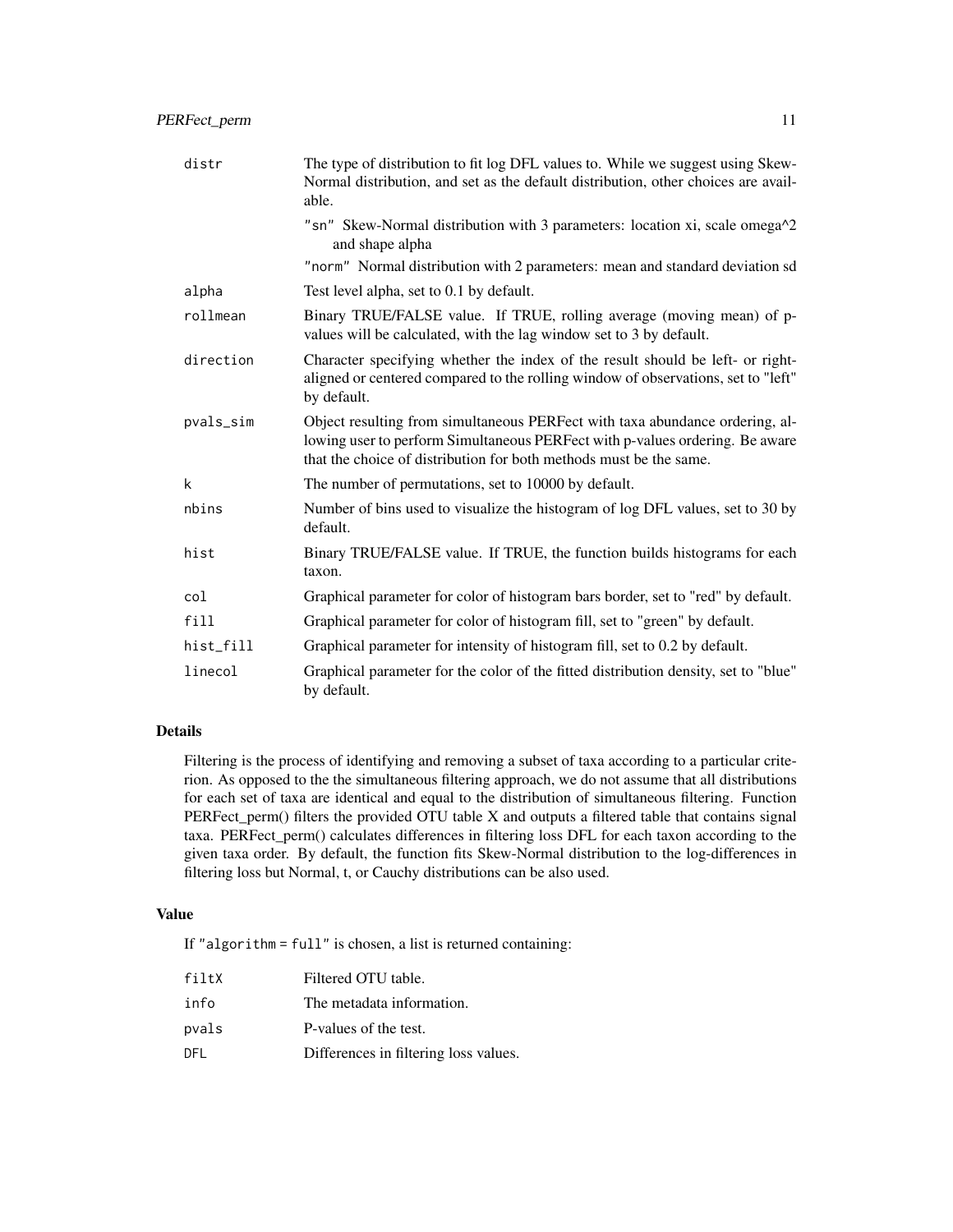<span id="page-11-0"></span>

| fit       | Fitted values and further goodness of fit details passed from the fitdistr()<br>function. |
|-----------|-------------------------------------------------------------------------------------------|
| hist      | Histogram of log differences in filtering loss.                                           |
| est       | Estimated distribution parameters.                                                        |
| dfl_distr | Plot of differences in filtering loss values.                                             |

If "algorithm = fast" is chosen, fit, hist, est, dfl\_distr will not be returned.

#### Author(s)

Ekaterina Smirnova

#### References

Azzalini, A. (2005). The skew-normal distribution and related multivariate families. Scandinavian Journal of Statistics, 32(2), 159-188.

Smirnova, E., Huzurbazar, H., Jafari, F. "PERFect: permutationfiltration of microbiome data", to be submitted.

#### See Also

[PERFect\\_sim](#page-14-1)

#### Examples

data(mock2)

# Proportion data matrix Prop <- mock2\$Prop

# Counts data matrix Counts <- mock2\$Counts

# Perform simultaenous filtering of the data res\_sim <- PERFect\_sim(X=Counts)

```
#order according to p-values
pvals_sim <- pvals_Order(Counts, res_sim)
```

```
## Not run:
# obtain permutation PERFEct results using NP taxa ordering
res_perm <- PERFect_perm(X = Prop, Order.user = pvals_sim, algorithm = "fast")
```

```
# permutation perfect colored by FLu values
pvals_Plots(PERFect = res_perm, X = Counts, quantiles = c(0.25, 0.5, 0.8, 0.9), alpha=0.05)
```
## End(Not run)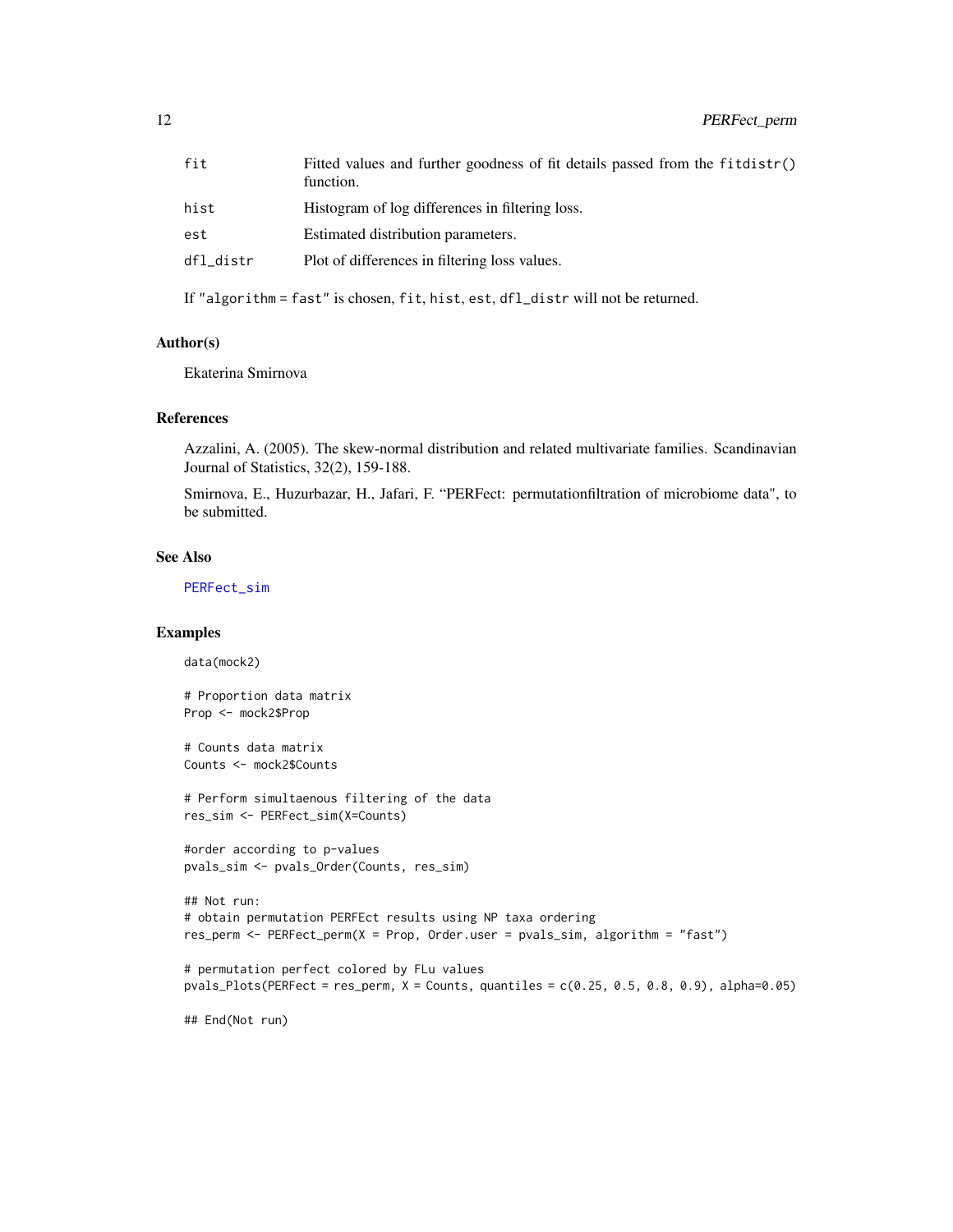<span id="page-12-0"></span>PERFect\_perm\_reorder *Permutation PERFect filtering for microbiome data*

#### Description

This function filters the provided OTU table X at a test level alpha given a fitted object perfect\_perm obtained by running PERFect\_perm() function. PERFect\_perm\_reorder() reavaluates taxa significance p-values for a different taxa ordering.

#### Usage

```
PERFect_perm_reorder(X, Order = "NP", Order.user = NULL, res_perm, normalize = "counts",
   center = FALSE, alpha = 0.1, distr = "sn", rollmean = TRUE, direction = "left",
   pvals_sim = NULL)
```
#### Arguments

| X          | OTU table, where taxa are columns and samples are rows of the table. It should<br>be a in data frame format with columns corresponding to taxa names.                                                                                                                                                                                                                                                    |
|------------|----------------------------------------------------------------------------------------------------------------------------------------------------------------------------------------------------------------------------------------------------------------------------------------------------------------------------------------------------------------------------------------------------------|
| Order      | Taxa ordering. The default ordering is the number of occurrences (NP) of the<br>taxa in all samples. Other types of order are p-value ordering, number of con-<br>nected taxa and weighted number of connected taxa, denoted as "pvals", "NC",<br>"NCw" respectively. More details about taxa ordering are described in Smirnova<br>et al. User can also specify their preference order with Order.user. |
| Order.user | User's taxa ordering. This argument takes a character vector of ordered taxa<br>names.                                                                                                                                                                                                                                                                                                                   |
| res_perm   | Output of PERFect_perm() function.                                                                                                                                                                                                                                                                                                                                                                       |
| normalize  | Normalizing taxa count. The default option does not normalize taxa count, but<br>user can convert the OTU table into a proportion table using the option "prop"<br>or convert it into a presence/absence table using "pres".                                                                                                                                                                             |
| center     | Centering OTU table. The default option does not center the OTU table.                                                                                                                                                                                                                                                                                                                                   |
| alpha      | Test level alpha, set to 0.1 by default.                                                                                                                                                                                                                                                                                                                                                                 |
| distr      | The type of distribution used in PERFect_perm() function to obtain res_perm<br>object.                                                                                                                                                                                                                                                                                                                   |
|            | "sn" Skew-Normal distribution with 3 parameters: location xi, scale omega^2<br>and shape alpha                                                                                                                                                                                                                                                                                                           |
|            | "norm" Normal distribution with 2 parameters: mean and standard deviation sd                                                                                                                                                                                                                                                                                                                             |
|            | "t" Student t-distribution with 2 parameters: n degrees of freedom and noncen-<br>trality nep                                                                                                                                                                                                                                                                                                            |
|            | "cauchy" Cauchy distribution with 2 parameters: location and scale                                                                                                                                                                                                                                                                                                                                       |
| rollmean   | Binary TRUE/FALSE value. If TRUE, rolling average (moving mean) of p-<br>values will be calculated, with the lag window set to 3 by default.                                                                                                                                                                                                                                                             |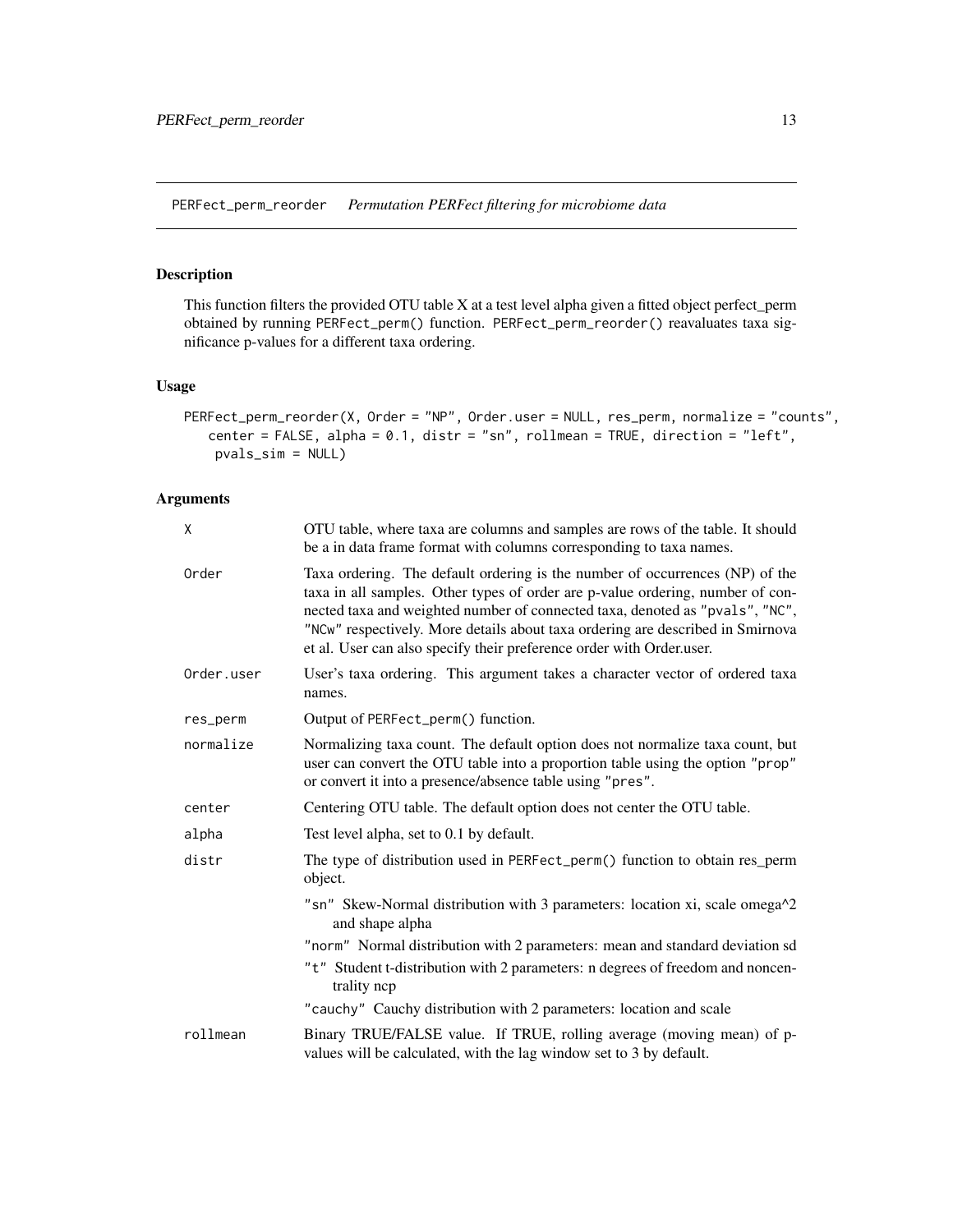<span id="page-13-0"></span>

| direction | Character specifying whether the index of the result should be left- or right-<br>aligned or centered compared to the rolling window of observations, set to "left"<br>by default.                                                 |
|-----------|------------------------------------------------------------------------------------------------------------------------------------------------------------------------------------------------------------------------------------|
| pvals_sim | Object resulting from simultaneous PERFect with taxa abundance ordering, al-<br>lowing user to perform Simultaneous PERFect with p-values ordering. Be aware<br>that the choice of distribution for both methods must be the same. |

#### **Details**

This function is designed to save computational time needed to obtain and fit the sampling distribution for each taxon if taxa ordering different from the one used in PERFect\_perm() is used. Note, the distribution and OTU table X should match the distribution used in PERFect\_perm().

#### Value

res\_perm The perfect\_perm object updated according to the alternative taxa ordering. All elements in this list are same as in perfect\_perm object given by PERFect() function.

#### Author(s)

Ekaterina Smirnova

#### References

Azzalini, A. (2005). The skew-normal distribution and related multivariate families. Scandinavian Journal of Statistics, 32(2), 159-188.

Smirnova, E., Huzurbazar, H., Jafari, F. "PERFect: permutationfiltration of microbiome data", to be submitted.

#### See Also

[PERFect\\_perm](#page-9-1)

#### Examples

data(mock2)

```
# Proportion data matrix
Prop <- mock2$Prop
```
# Counts data matrix Counts <- mock2\$Counts

```
## Not run:
# obtain permutation PERFEct results using NP taxa ordering
system.time(res_perm <- PERFect_perm(X=Prop, k = 1000, algorithm = "fast"))
```
# run PERFEct\_sim() function and obtain p-values ordering res\_sim <- PERFect\_sim(X=Prop)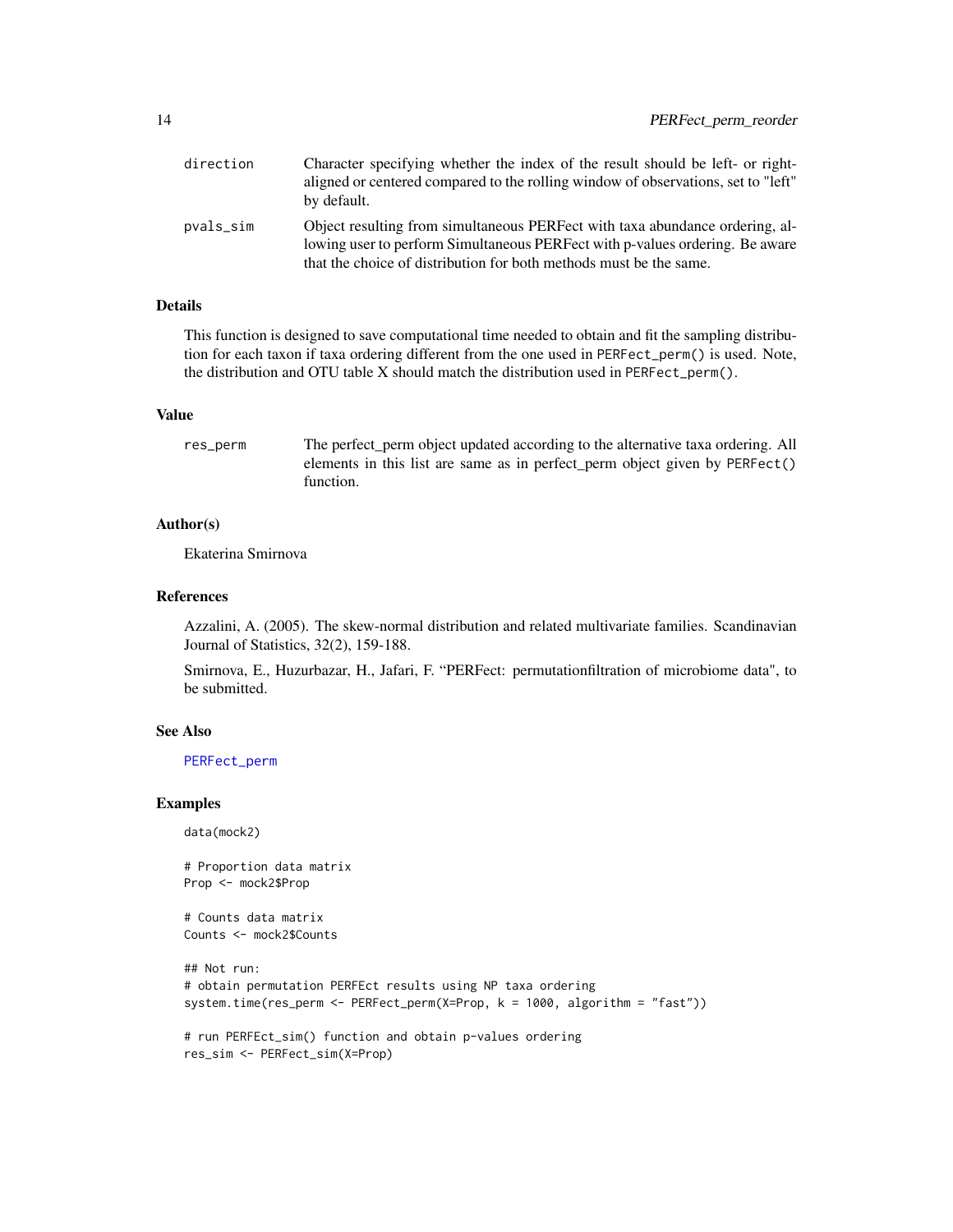#### <span id="page-14-0"></span>PERFect\_sim 15

```
# order according to p-values
pvals_sim <- pvals_Order(Counts, res_sim)
# update perfect_perm object according to p-values ordering
res_reorder <- PERFect_perm_reorder(X=Prop, Order.user = pvals_sim, res_perm = res_perm)
# permutation perfect colored by FLu values
pvals_Plots(PERFect = res_perm, X = Counts, quantiles = c(0.25, 0.5, 0.8, 0.9), alpha=0.05)
## End(Not run)
```
<span id="page-14-1"></span>

PERFect\_sim *Simulation PERFect filtering for microbiome data*

#### Description

Simultaneous filtering of the provided OTU table X at a test level alpha. One distribution is fit to taxa simultaneously.

#### Usage

```
PERFect_sim(X,infocol = NULL, Order = "NP", Order.user = NULL, normalize = "counts",
         center = FALSE, quant = c(0.1, 0.25, 0.5), distr = "sn",
         alpha = 0.1, rollmean = TRUE, direction = "left", pvals_sim = NULL,
         nbins = 30, col = "red", fill = "green", hist_fill = 0.2,linecol = "blue")
```
#### Arguments

| χ          | OTU table, where taxa are columns and samples are rows of the table. It should<br>be a in data frame format with columns corresponding to taxa names. It could<br>contains columns of metadata.                                                                                                                                                                                                          |
|------------|----------------------------------------------------------------------------------------------------------------------------------------------------------------------------------------------------------------------------------------------------------------------------------------------------------------------------------------------------------------------------------------------------------|
| infocol    | Index vector of the metadata. We assume user only gives a taxa table, but if the<br>metadata of the samples are included in the columns of the input, this option<br>needs to be specified.                                                                                                                                                                                                              |
| Order      | Taxa ordering. The default ordering is the number of occurrences (NP) of the<br>taxa in all samples. Other types of order are p-value ordering, number of con-<br>nected taxa and weighted number of connected taxa, denoted as "pvals", "NC",<br>"NCw" respectively. More details about taxa ordering are described in Smirnova<br>et al. User can also specify their preference order with Order.user. |
| Order.user | User's taxa ordering. This argument takes a character vector of ordered taxa<br>names.                                                                                                                                                                                                                                                                                                                   |
| normalize  | Normalizing taxa count. The default option does not normalize taxa count, but<br>user can convert the OTU table into a proportion table using the option "prop"<br>or convert it into a presence/absence table using "pres".                                                                                                                                                                             |
| center     | Centering OTU table. The default option does not center the OTU table.                                                                                                                                                                                                                                                                                                                                   |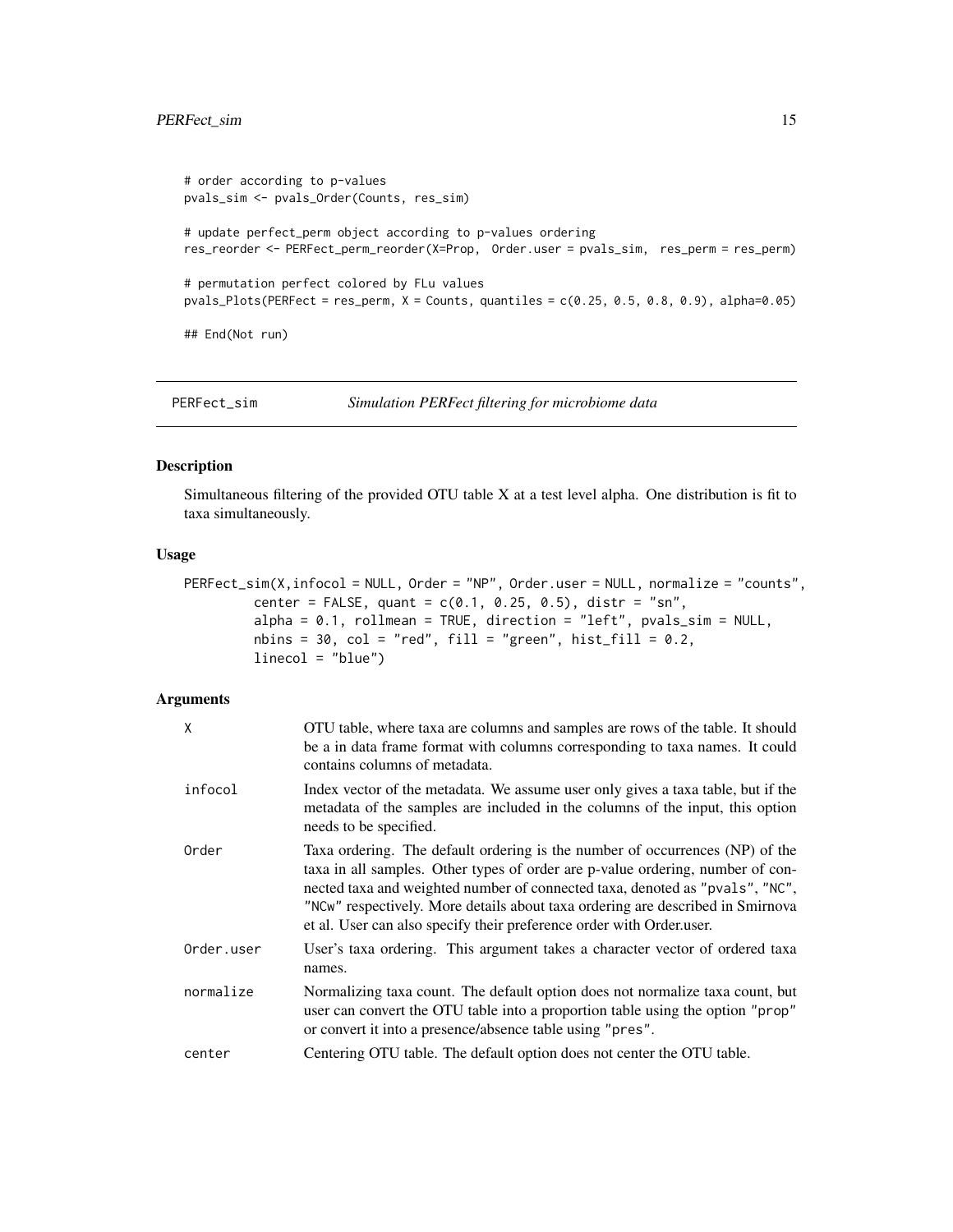| quant     | Quantile values used to fit the distribution to log DFL values. The number of<br>quantile values corresponds to the number of parameters in the distribution the<br>data is fitted to. Assuming that at least 50% of taxa are not informative, we<br>suggest fitting the log Skew-Normal distribution by matching the 10%, 25% and<br>50% percentiles of the log-transformed samples to the Skew-Normal distribu-<br>tion. |
|-----------|----------------------------------------------------------------------------------------------------------------------------------------------------------------------------------------------------------------------------------------------------------------------------------------------------------------------------------------------------------------------------------------------------------------------------|
| distr     | The type of distribution to fit log DFL values to. While we suggest using Skew-<br>Normal distribution, and set as the default distribution, other choices are avail-<br>able.                                                                                                                                                                                                                                             |
|           | "sn" Skew-Normal distribution with 3 parameters: location xi, scale omega^2<br>and shape alpha                                                                                                                                                                                                                                                                                                                             |
|           | "norm" Normal distribution with 2 parameters: mean and standard deviation sd                                                                                                                                                                                                                                                                                                                                               |
|           | "t" Student t-distribution with 2 parameters: n degrees of freedom and noncen-<br>trality ncp                                                                                                                                                                                                                                                                                                                              |
|           | "cauchy" Cauchy distribution with 2 parameters: location and scale                                                                                                                                                                                                                                                                                                                                                         |
| alpha     | Test level alpha, set to 0.1 by default.                                                                                                                                                                                                                                                                                                                                                                                   |
| rollmean  | Binary TRUE/FALSE value. If TRUE, rolling average (moving mean) of p-<br>values will be calculated, with the lag window set to 3 by default.                                                                                                                                                                                                                                                                               |
| direction | Character specifying whether the index of the result should be left- or right-<br>aligned or centered compared to the rolling window of observations, set to "left"<br>by default.                                                                                                                                                                                                                                         |
| pvals_sim | Object resulting from simultaneous PERFect with taxa abundance ordering, al-<br>lowing user to perform Simultaneous PERFect with p-values ordering. Be aware<br>that the choice of distribution for both methods must be the same.                                                                                                                                                                                         |
| nbins     | Number of bins used to visualize the histogram of log DFL values, set to 30 by<br>default.                                                                                                                                                                                                                                                                                                                                 |
| col       | Graphical parameter for color of histogram bars border, set to "red" by default.                                                                                                                                                                                                                                                                                                                                           |
| fill      | Graphical parameter for color of histogram fill, set to "green" by default.                                                                                                                                                                                                                                                                                                                                                |
| hist_fill | Graphical parameter for intensity of histogram fill, set to 0.2 by default.                                                                                                                                                                                                                                                                                                                                                |
| linecol   | Graphical parameter for the color of the fitted distribution density, set to "blue"<br>by default.                                                                                                                                                                                                                                                                                                                         |

#### Details

Filtering is the process of identifying and removing a subset of taxa according to a particular criterion. Function PERFect\_sim() filters the provided OTU table X and outputs a filtered table that contains signal taxa. PERFect\_sim() calculates differences in filtering loss DFL for each taxon according to the given taxa order. By default, the function fits Skew-Normal distribution to the log-differences in filtering loss but Normal, t, or Cauchy distributions can be also used. This is implementation of Algorithm 1 described in Smirnova et al.

#### Value

A list is returned containing:

filtX Filtered OTU table.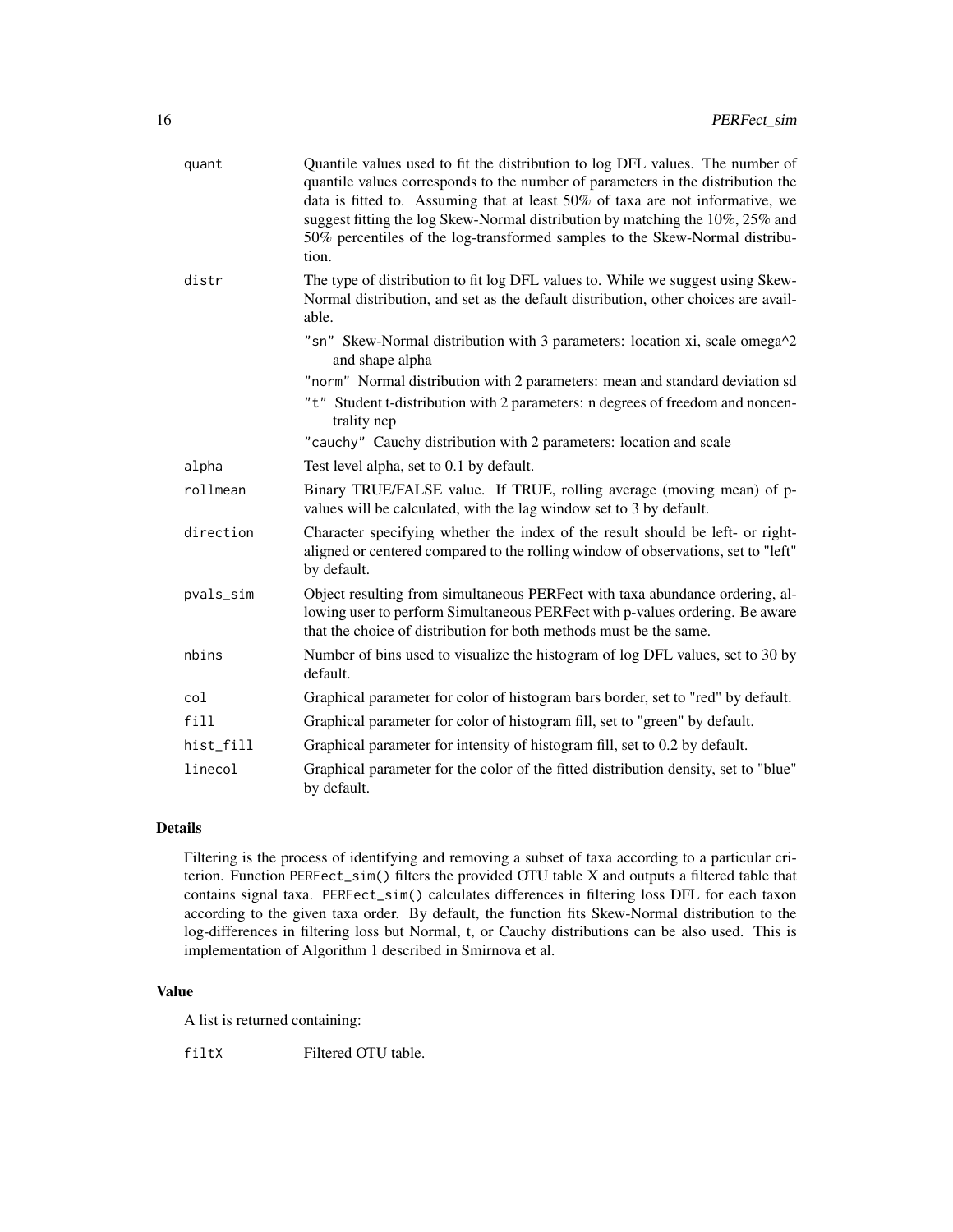#### <span id="page-16-0"></span>PERFect\_sim 17

| info  | The metadata information.                                                                 |
|-------|-------------------------------------------------------------------------------------------|
| pvals | P-values of the test.                                                                     |
| DFL   | Differences in filtering loss values.                                                     |
| fit   | Fitted values and further goodness of fit details passed from the fitdistr()<br>function. |
| hist  | Histogram of log differences in filtering loss.                                           |
| est   | Estimated distribution parameters.                                                        |
| pDFL  | Plot of differences in filtering loss values.                                             |

#### Author(s)

Ekaterina Smirnova

#### References

Azzalini, A. (2005). The skew-normal distribution and related multivariate families. Scandinavian Journal of Statistics, 32(2), 159-188.

Smirnova, E., Huzurbazar, H., Jafari, F. "PERFect: permutationfiltration of microbiome data", to be submitted.

#### See Also

#### [PERFect\\_perm](#page-9-1)

#### Examples

```
data(mock2)
# Proportion data matrix
Prop <- mock2$Prop
# Counts data matrix
Counts <- mock2$Counts
dim(Counts) # 240x46
# Perform simultaenous filtering of the data
res_sim <- PERFect_sim(X=Counts)
dim(res_sim$filtX) # 240x10, removing 36 taxa
colnames(res_sim$filtX) # signal taxa
```

```
#permutation perfect colored by FLu values
pvals_Plots(PERFect = res\_sim, X = Counts, quantiles = c(0.25, 0.5, 0.8, 0.9), alpha=0.05)
```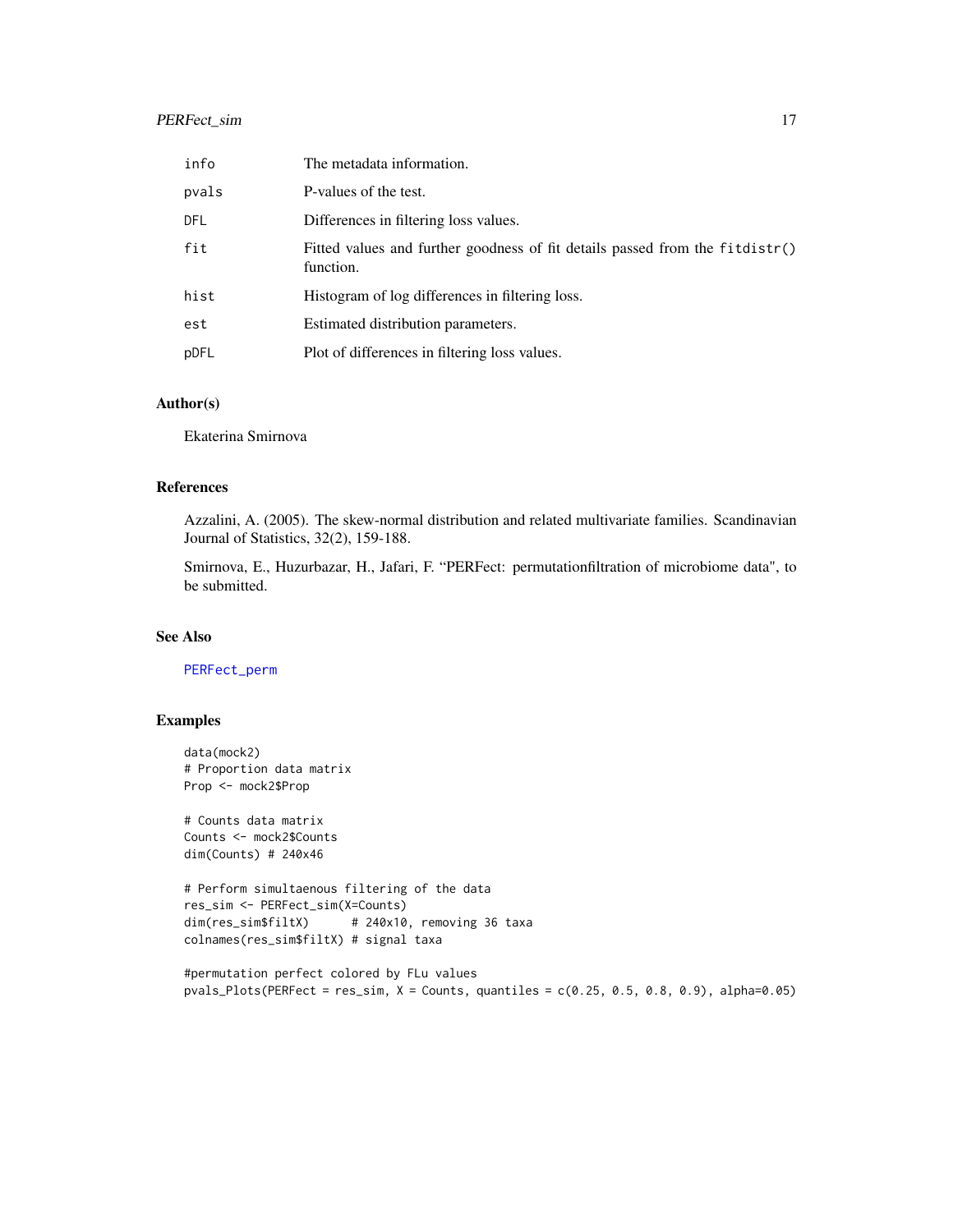<span id="page-17-0"></span>

This function orders taxa by increasing significance of simultaneous PERFect p-values.

#### Usage

```
pvals_Order(Counts, res_sim)
```
#### Arguments

| Counts  | OTU COUNTS table, where taxa are columns and samples are rows of the table.   |
|---------|-------------------------------------------------------------------------------|
|         | It should be a in data frame format with columns corresponding to taxa names. |
| res sim | Output of PERFect_sim() function.                                             |

#### Value

Order\_pvals Taxa names in increasing order of p-values significance.

#### Author(s)

Ekaterina Smirnova

#### References

Smirnova, E., Huzurbazar, H., Jafari, F. "PERFect: permutation filtration of microbiome data", to be submitted.

#### See Also

[PERFect\\_sim](#page-14-1), [PERFect\\_perm](#page-9-1)

#### Examples

data(mock2)

# Proportion data matrix Prop <- mock2\$Prop

# Counts data matrix Counts <- mock2\$Counts

# Perform simultaenous filtering of the data res\_sim <- PERFect\_sim(X=Counts)

```
#order according to p-values
pvals_sim <- pvals_Order(Counts, res_sim)
```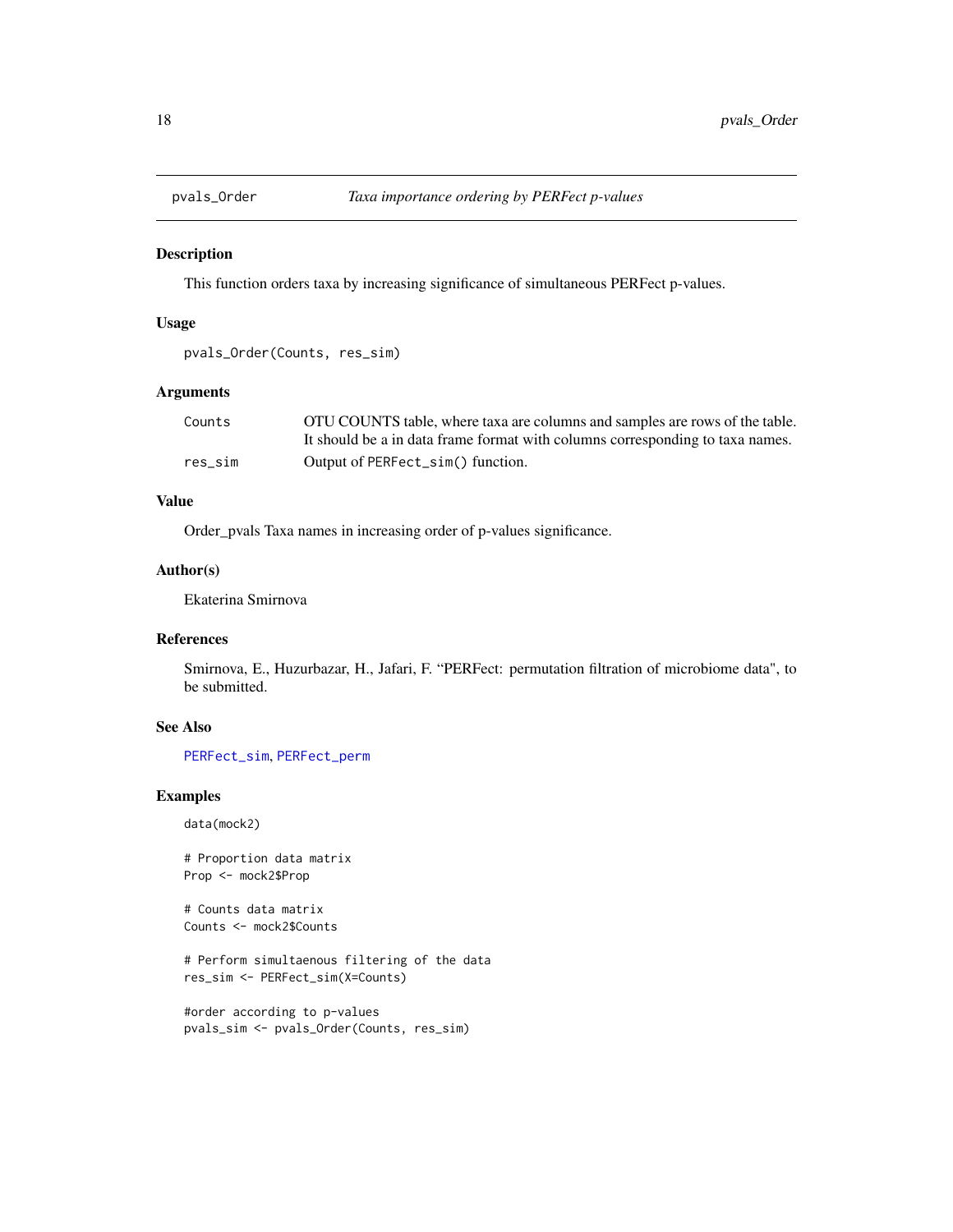<span id="page-18-0"></span>

Graphical representation of p-values obtained by running PERFect\_sim() or PERFect\_perm() for jth taxon colored by quantile values of individual filtering loss.

#### Usage

pvals\_Plots(PERFect, X, quantiles = c(0.25, 0.5, 0.8, 0.9), alpha = 0.1)

#### Arguments

| PERFect   | Output of PERFect_sim() or PERFect_perm() function.                                                                                                   |
|-----------|-------------------------------------------------------------------------------------------------------------------------------------------------------|
| X         | OTU table, where taxa are columns and samples are rows of the table. It should<br>be a in data frame format with columns corresponding to taxa names. |
| quantiles | Quantile values for coloring, these are set to $25\%$ , $50\%$ , $80\%$ and $90\%$ per-<br>centiles of the individual filtering loss values.          |
| alpha     | Alpha level of the test, set to 0.1 by default.                                                                                                       |

#### Value

A list is returned containing:

| df     | Dataframe of taxa names, p-values, Flu values and quantiles. |
|--------|--------------------------------------------------------------|
| p_vals | Plot of p-values.                                            |

#### Author(s)

Ekaterina Smirnova

#### See Also

[PERFect\\_sim](#page-14-1), [PERFect\\_perm](#page-9-1)

#### Examples

data(mock2) # Proportion data matrix Prop <- mock2\$Prop

# Counts data matrix Counts <- mock2\$Counts dim(Counts) # 240x46

# Perform simultaenous filtering of the data res\_sim <- PERFect\_sim(X=Counts)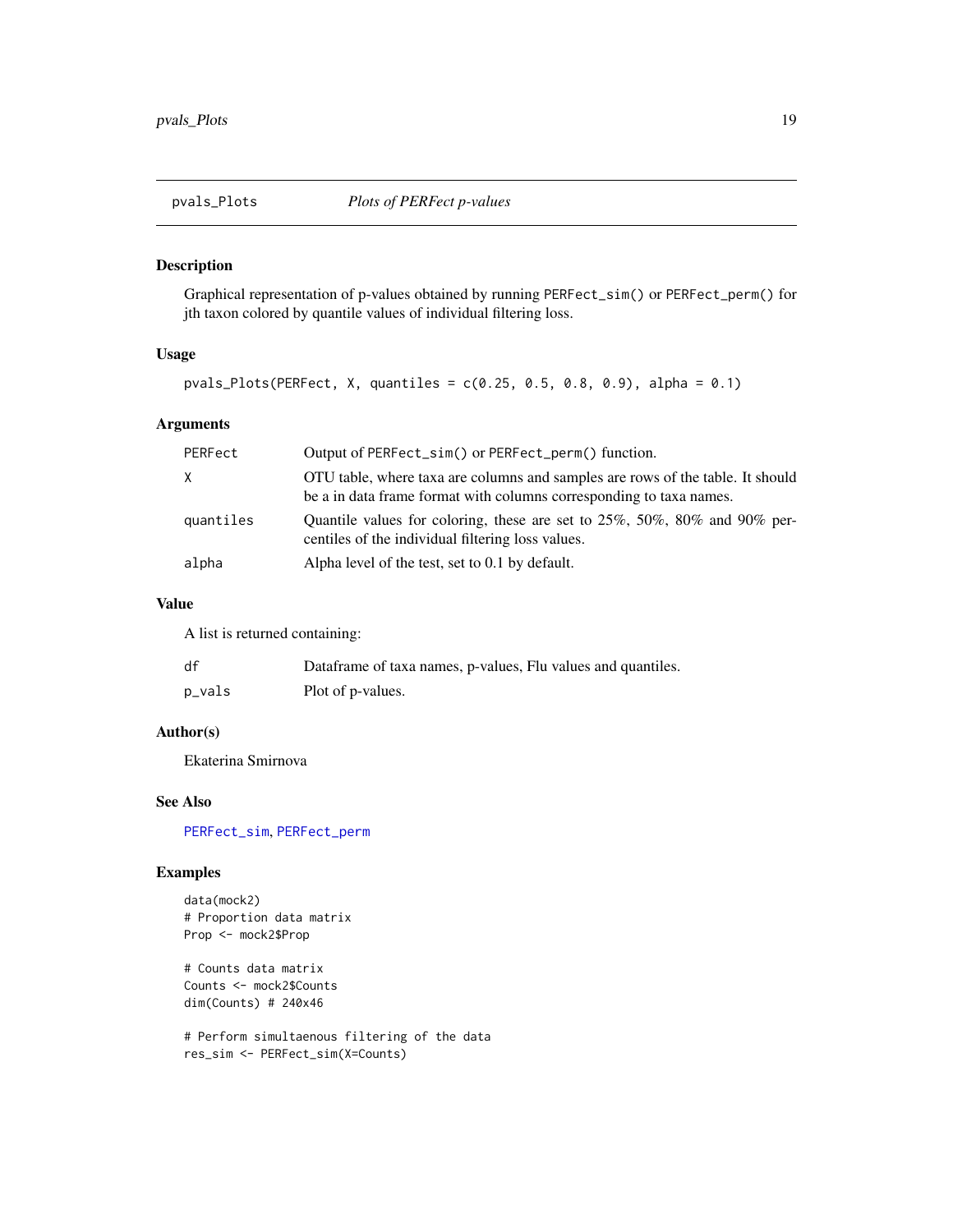```
dim(res_sim$filtX) # 240x10, removing 36 taxa
colnames(res_sim$filtX) # signal taxa
#permutation perfect colored by FLu values
pvals_Plots(PERFect = res_sim, X = Counts, quantiles = c(0.25, 0.5, 0.8, 0.9), alpha=0.05)
```
TraditR1 *Traditional Filtering Rule 1*

#### Description

This rule suggests to remove taxa that are mostly absent in all samples.

#### Usage

TraditR1(X, thresh =5)

#### Arguments

| X      | OTU COUNTS table, where taxa are columns and samples are rows of the table.<br>It should be a in data frame format with columns corresponding to taxa names. |
|--------|--------------------------------------------------------------------------------------------------------------------------------------------------------------|
| thresh | Numerical value, set to 5 by default. Throughout all samples, taxa that are<br>present for less than this threshold with be removed.                         |

#### Value

#### Author(s)

Ekaterina Smirnova

#### References

Smirnova, E., Huzurbazar, H., Jafari, F. "PERFect: permutation filtration of microbiome data.

#### Examples

```
data(mock2)
```

```
# Counts data matrix
Counts <- mock2$Counts
```
# Filtering Filtered\_X <- TraditR1(Counts)

<span id="page-19-0"></span>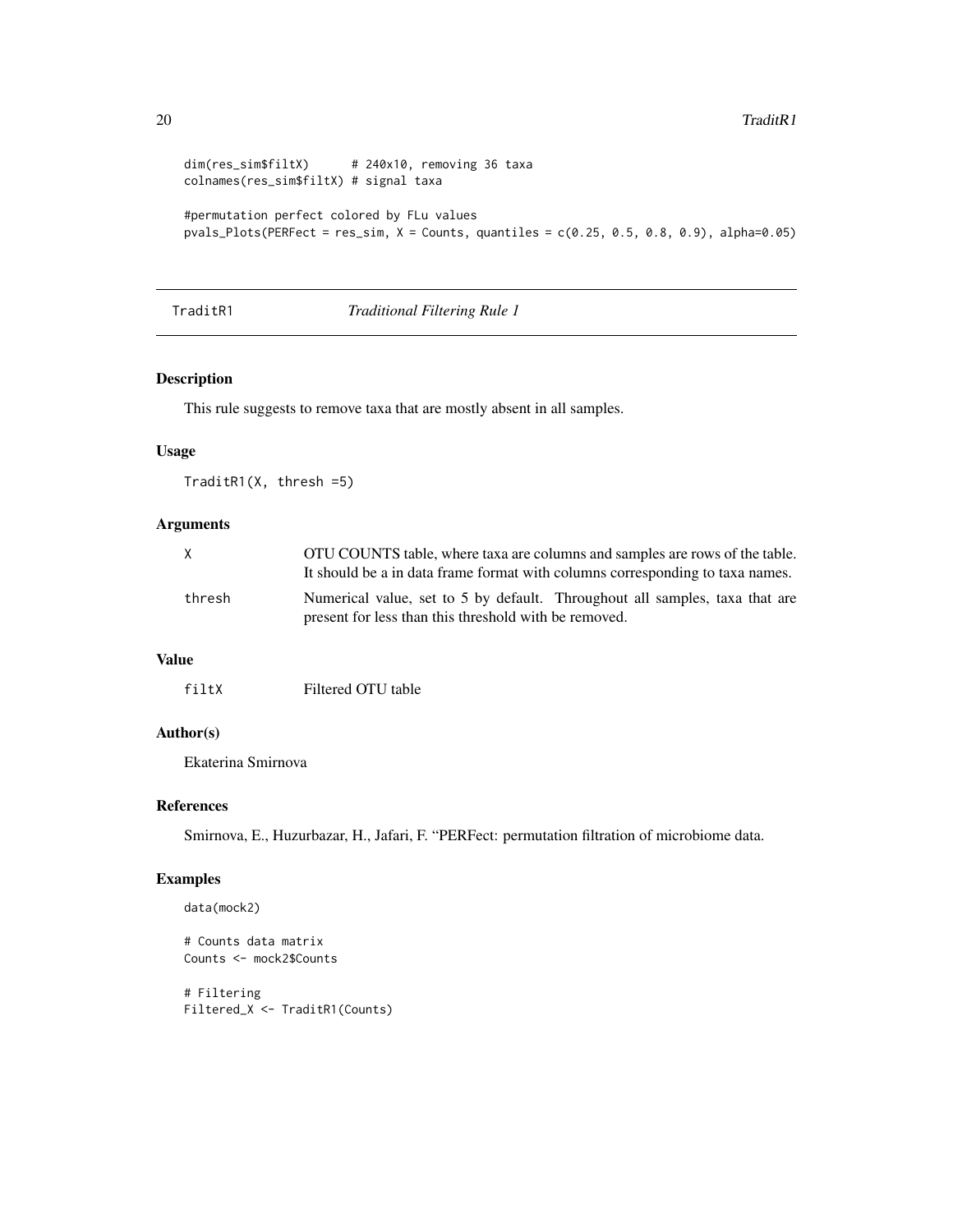<span id="page-20-0"></span>

This rule is adopted from Milici et al. (2016) that removes taxa with low abundance level. Specifically, it keeps taxa with abundance level higher than 0.001%. Then it further selects taxa that satisfy at least one of the following conditions: Present in at least one sample at a relative abundance higher than 1% of the reads of that sample, present in at least 2% of samples at a relative abundance higher than 0.1% for a given sample, present in at least 5% of samples at any abundance level.

#### Usage

 $TraditR2(X, Ab-min = 0.001)$ 

#### Arguments

| X      | OTU COUNTS table, where taxa are columns and samples are rows of the table.<br>It should be a in data frame format with columns corresponding to taxa names. |
|--------|--------------------------------------------------------------------------------------------------------------------------------------------------------------|
| Ab min | Numerical value, set to 0.001 by default. Throughout all samples, taxa with<br>abundance less than this threshold with be removed.                           |

#### Value

#### Author(s)

Ekaterina Smirnova

#### References

Smirnova, E., Huzurbazar, H., Jafari, F. "PERFect: permutation filtration of microbiome data.

#### Examples

```
data(mock2)
```
# Counts data matrix Counts <- mock2\$Counts

# Filtering Filtered\_X <- TraditR2(Counts)